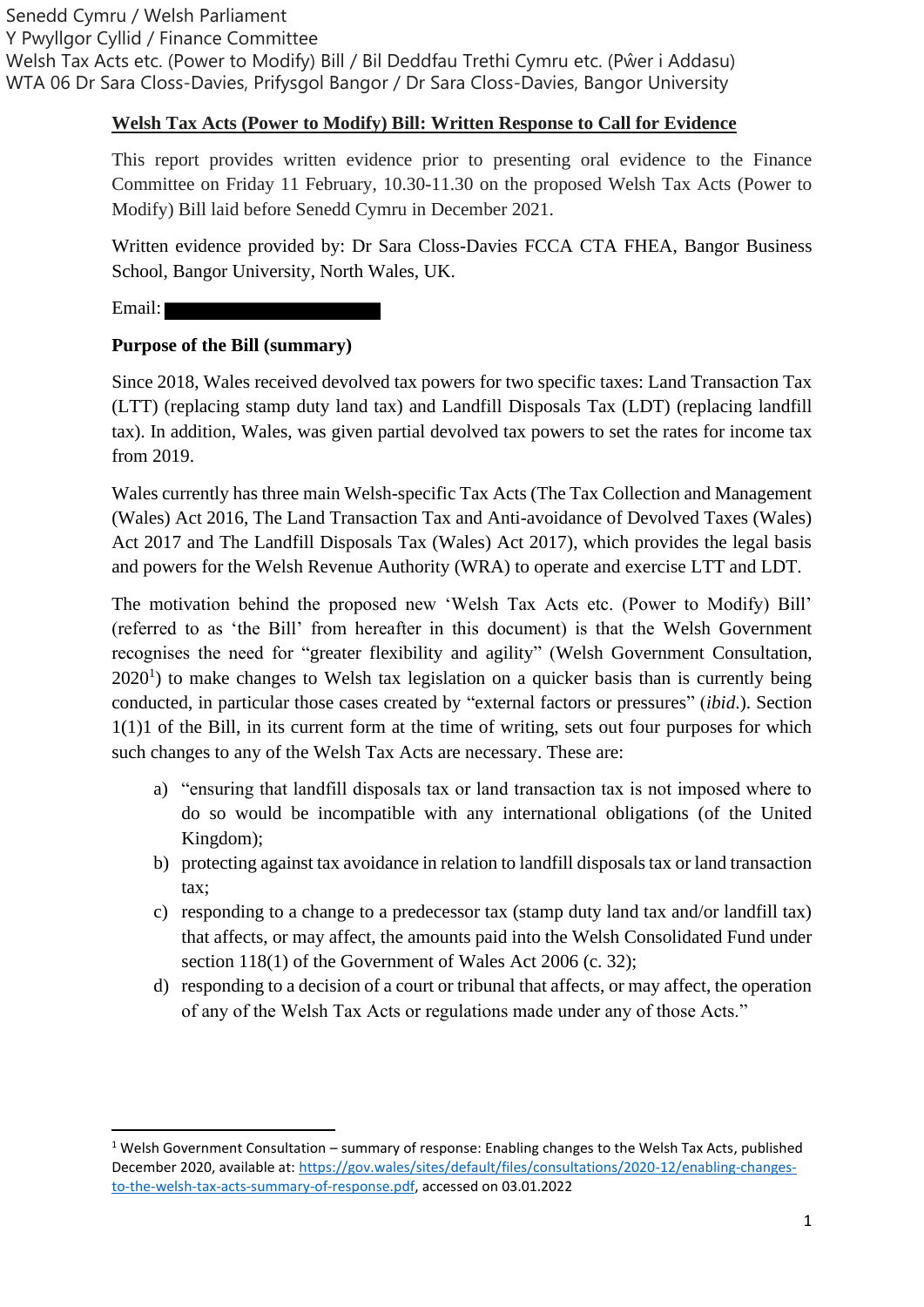# **Response**

This written response focuses on the practical and administrative implications of the proposed Bill from the taxpayers and tax practitioners' perspectives. It also refers to its implications on the Welsh tax authority, the WRA, to a degree.

## **1. Does the Welsh Government need the additional powers, proposed in this Bill, considering the existing powers it has to make changes to tax legislation?**

The proposed Bill, if approved, introduces the power to enable Welsh Ministers to make amendments to certain parts of the existing Welsh Tax Acts when necessary or appropriate by regulations instead of primary legislation, and to take effect quickly.

Wales' devolved taxes and revenues are exposed to tax, economic and fiscal changes within the UK and internationally. This proposed Bill would allow the Welsh Government to respond to such factors so as to minimise any negative impact on tax revenues and funding towards public services. However, the consultation process before seeking approval for modifying the Tax Acts needs to be closely scrutinized and involve a wide range of relevant stakeholders (as further discussed at point 3 below).

There already exists general anti-avoidance rule enacted in legislation. However, this does not necessarily mean that it provides for all tax avoidance activities that are created either due to gaps, weaknesses or misinterpretation in existing legislation that facilitate tax avoidance behaviour. Thus, it is understandable why additional powers are needed to provide clarity and certainty to Welsh tax legislation.

# **2. Possible scenarios where the proposed approach would not work**

The term 'tax avoidance' stated in the proposed Bill needs to be defined. This term is problematic and continues to be a bone of contention in academia and practice. Tax avoidance has a broad meaning: "avoidance can be regarded as a particularly nasty thing to do or, if it is an accident, it is a very sensible thing to do [to avoid an accident]" (Graham Aaronson, QC,  $2013<sup>2</sup>$ ). Tax avoidance can include the legal use of tax reliefs and allowances regularly used by taxpayers on a day-to-day basis, such as Individual Savings Accounts (ISAs). Thus, it is important that taxpayers and practitioners are given clear guidance and understanding as to what constitutes tax avoidance in the context of this proposed Bill to minimise uncertainty and unexpected sanctioning.

Thus, tax avoidance in the context of this Bill needs to be defined, to give clarity and assurance to taxpayers and tax practitioners. However, the term should not be overly prescribed as this could lead to too much detail, complexity and obscurity, in addition to the creation of new tax avoidance schemes and further tax planning opportunities.

Furthermore, Section 2, (1)(c), of the proposed Bill allows the provision for retrospective effects that do not impose or extend a liability to a penalty, suggesting tax liabilities could be imposed retrospectively to taxpayers. The Bill stipulates that Welsh Ministers "must publish a

<sup>2</sup> Draft Finance Bill 2013: Oral & Written Evidence, March 2013 pp12-13 (Q10)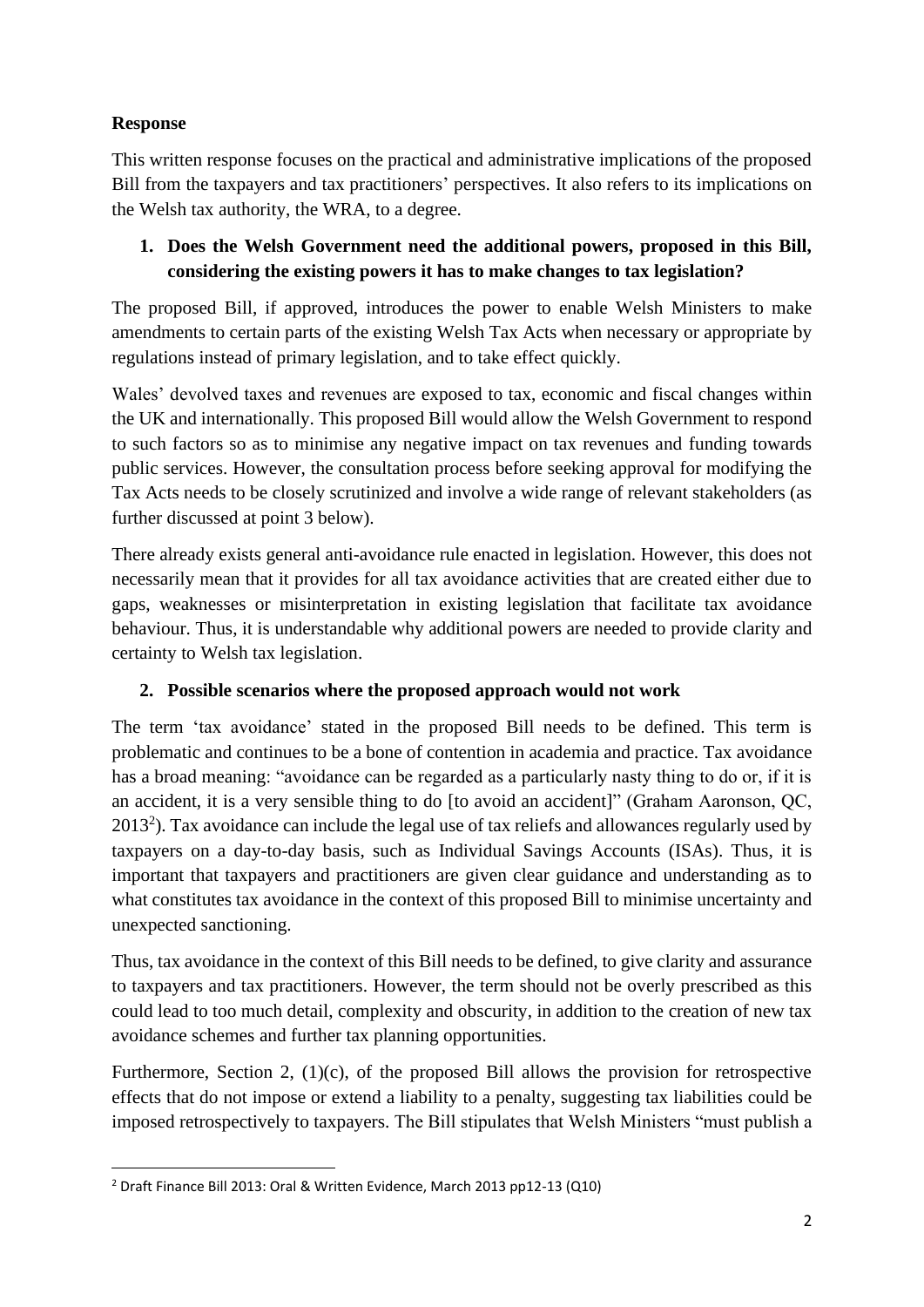statement of their policy with respect to the exercise of the power […] that have retrospective effect" (Section 3(1)) and must do so before the end of a three-month period following the date on which the Bill receives Royal Assent (Section 3(2) and (3)). However, there is no provision to protect stakeholders who are affected by retrospective changes to the Tax Acts. The Bill should also include provisions requiring Welsh Ministers to give advance notice to stakeholders, such as taxpayers, tax practitioners and the WRA, about proposed changes in advance of such changes receiving Royal Assent. Advance notice would raise awareness and allow the opportunity to explain and justify the need for retrospective changes to these key stakeholders. Moreover, publishing an Advanced Notice could also allow an opportunity for the Government to explain the amount of tax revenue generated, or costs saved, if the retrospective changes were to take place and its impact on taxpayers and public services. This could encourage acceptance and mitigate undesirable taxpayer behaviour as a consequence.

Retrospective changes to the tax system undermine one of Adam Smith's  $(1776)^3$  desirable characteristics of an effective tax system, that is 'certainty'. However, this needs to be weighed against the costs to the taxpayer and public services if retrospective changes were not made. Thus, great care and attention is needed to justify making retrospective changes, and such changes should be subject to limited circumstances so as to not create instability and uncertainty within the tax system.

Indeed, retrospective changes may benefit certain groups of taxpayers whilst harming others. Thus, this Bill should consider the possibility of introducing transitional provisions for the latter, which again could encourage acceptance and tax compliance.

In the event that this Bill is approved, it is strongly advised that its operation and application to all applicable scenarios, over time, is reviewed for its effectiveness and efficiency at systematic intervals.

## **3. Does the implementation of this Bill enable appropriate scrutiny and effectiveness?**

Section 2, sub-section (2) part (a), states that the proposed regulations set out in Section 1 of the Bill may make different provision for different purposes, and such provisions may be incidental, consequential, transitional and supplementary (amongst others).

Changes to tax legislation can cause (un)anticipated consequences for taxpayers, tax practitioners and the WRA. Whilst it is understandable that a key consideration of this Bill is to protect tax revenues and maintain essential public services, rapid changes to tax legislation could affect taxpayers' resources (e.g., income and wealth) which could lead to poverty (which works against the Well-being of Future Generations (Wales) Act 2015, which requires public bodies in Wales to consider long-term impacts of their decisions and prevent poverty and inequality). It could also impact on taxpayer and public attitudes, perceptions and behaviour toward the tax system in Wales.

<sup>3</sup> Adam Smith, in his book 'The Wealth of Nations', published in 1776 identified four desirable characteristics for designing an effective tax system, referred to as the 'Canons of Taxation': equity, certainty, convenience and efficiency.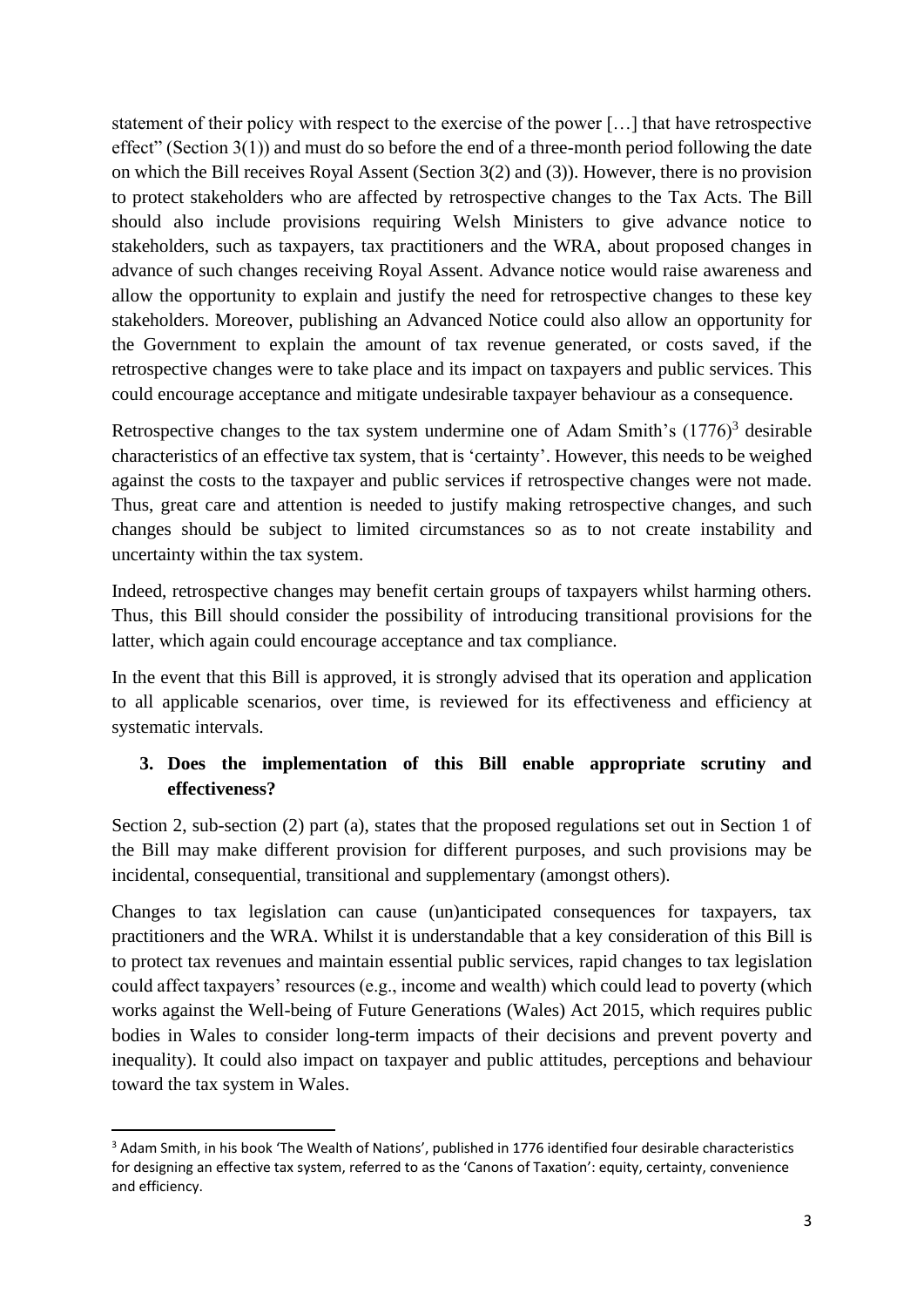In principle, making changes to tax legislation in urgent cases allows Welsh Ministers the flexibility to be able to react and respond to external factors quickly, potentially making the tax system more effective and efficient – this being another of Adam Smith's desirable characteristics of an effective tax system. However, this 'fast track' process would need to have strict and systematic scrutinization: Once approved, it may not be possible to quickly amend if later found flawed or deficient; and if amended, an increase in complexity is created by the introduction of amended legislation and regulations.

According to Adam Smith certainty is an important desirable characteristic of an effective tax system. Welsh taxpayers and tax practitioners<sup>4</sup> need certainty on what is taxable, how much tax is payable, and when tax needs to be paid. Certainty helps taxpayers plan their financial activities and budget to ensure success in life and industry (which chimes with the aims of the Well-being of Future Generations (Wales) Act 2015). Certainty also benefits Welsh Ministers and the WRA as it aids, to a certain degree, the prediction of taxpayer behaviour, the calculation of forecasted tax revenues to help fund public services which can also provide the basis of the annual Welsh Government Budget.

To achieve certainty in a tax system, taxpayers and tax practitioners need full awareness and understanding of the tax consequences of a financial transaction in advance. However, full certainty is not practically possible. This is because tax legislation is open to interpretation, and tax regulations tend to change after a transaction has been undertaken (e.g., annual increases in council tax liabilities on a home that an individual already resides in, or changes in Vehicle Excise Duty on a motor vehicle that has already been purchased by its owner). So, it is impossible to achieve a fully-certain tax system. Further, a tax system needs to be flexible in order to be effective (Adam Smith refers to this as 'economic efficiency') and to adapt to changing external factors.

However, where there is a process in which changes and decisions can be made, therein exists the possibility that wrong changes and decisions can occur. British Ministers have taken decisive actions in the past to improve the tax system, some of which have proven unsuccessful in achieving stated aims (e.g., the introduction of Poll Tax in the 1990s which led to mass riots and its removal, and tax credits in 2003/04 which led to mass overpayments (Closs-Davies *et*  al., 2021<sup>5</sup>). Part of this was caused by a "deficit of deliberation" (King and Crewe, 2013, p. 386<sup>6</sup>), which requires careful consideration, not being overly expeditious and conferring with appropriate counsel.

The procedures involved in modifying the Tax Acts proposed in this Bill (referred to as the 'scrutinization process' in this document from herein and onwards) need to strike an

<sup>4</sup> Tax practitioners are professionals who advise citizens, including business owners, of their tax obligations and usually manage tax administration and compliance duties on their behalf.

<sup>5</sup> Closs-Davies, S., Merkl-Davies, D. and Bartels, K. P., 2021, 'Tax Credits as an accounting technology of government: "Showing my boys they have to work, because that is what happens"', Accounting, Auditing and Accountability Journal, Vol. 34, No. 3, p.531-557

<sup>6</sup> King, A., and Crewe, I., 2013, 'The Blunders of our Governments', Oneworld Publications, 10 Bloomsbury Street, London, UK.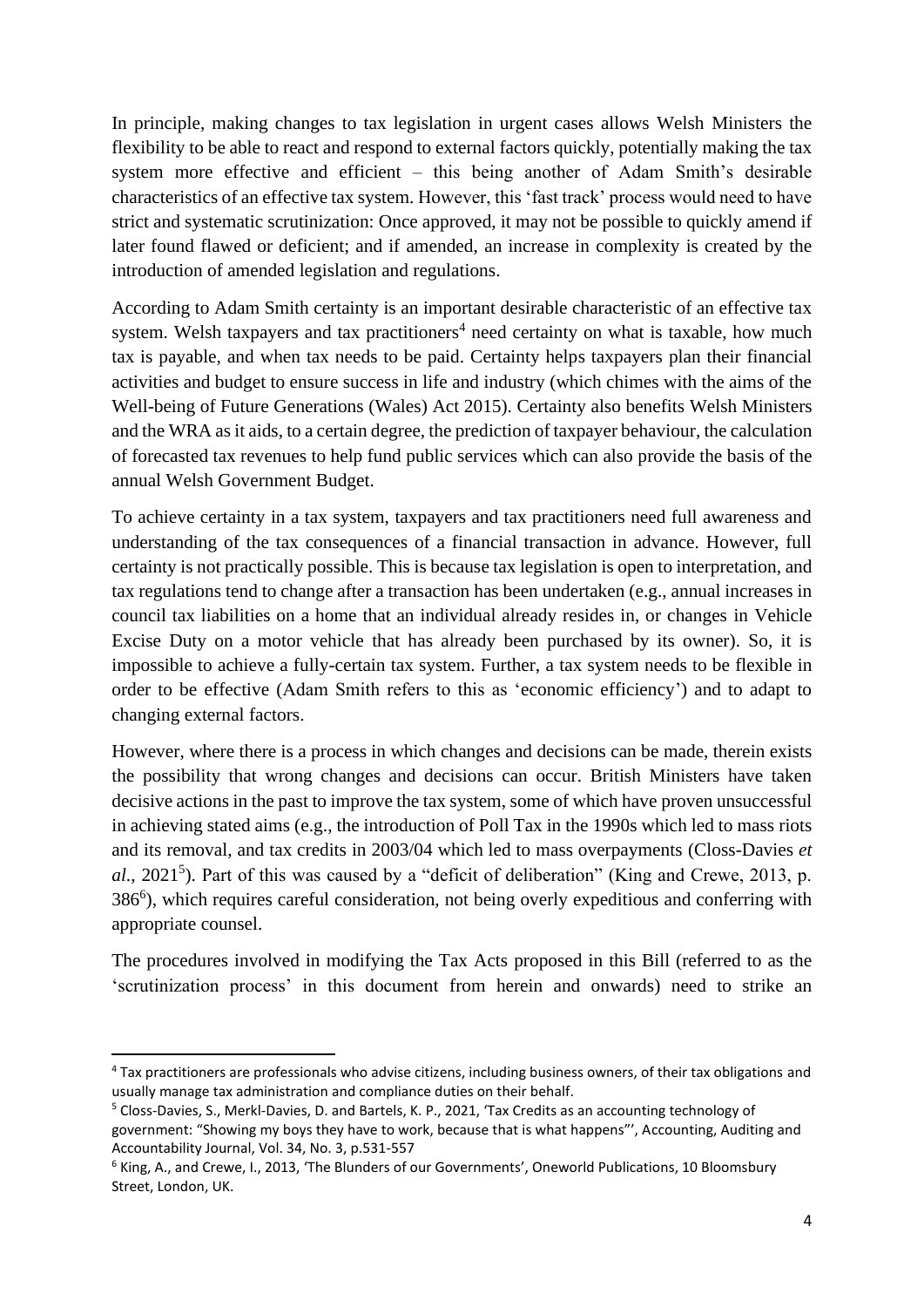appropriate balance between scrutinization, expediting, efficiency and effectiveness. These procedures should take into consideration the following:

- a. consideration and detailed analysis of predicting the potential changes and impact on taxpayer behaviour and tax revenue if and when proposed changes to the Tax Acts were to take hold. A change to tax legislation to, for instance, minimise tax avoidance (Section 1(1)(b) of the proposed Bill) may distort taxpayer behaviour. For example, a proposed change may increase tax avoidance activities before it becomes law; could create new tax avoidance schemes after it becomes law; or influence taxpayers to shift their activities (and thus, tax revenue) across the border to England or elsewhere. Thus, the potential impacts of any proposed modifications to the Tax Acts need to be clearly identified and understood during the scrutinization process to minimise any undesirable consequences to Welsh tax revenues as much as possible.
- b. The scrutinization process (the counsel) should incorporate Welsh and UK-wide stakeholders, ranging from relevant tax experts to non-tax experts, ensuring there are mechanisms in place allowing full access and transparency to the detail of any proposed changes, so that views and perspectives are considered from across a wide range of stakeholders. One of the main key priorities published by the Welsh Government in its Tax Policy Framework update  $2021<sup>7</sup>$  is to communicate and work collaboratively with the WRA, HMRC and experts to help ensure "consistency and coherence in the way we develop and deliver our tax policy priorities" (p. 12). Thus, it is imperative that those who administer any proposed tax changes are consulted.
- c. Whilst it is appreciated that harnessing and collecting views from different stakeholders might be challenging, especially within a strict timeframe, mechanisms should be put in place where Welsh Ministers can call upon a selection of representatives from key stakeholder groups, and that such representatives are renewed/replaced on a regular basis to ensure diversity and objective input. This not only helps the Welsh Government meet one of its key objectives of creating an "inclusive Wales" (Tax Policy Framework Update, 2021, p. 12), but also allows scrutinization and consideration of the practical implications of changes to tax on stakeholders of whom would be affected by such tax changes, especially vulnerable groups and business groups, so that errors or unintended consequences are anticipated before the proposed tax changes are enacted. This would also potentially mitigate, as far as possible, the need for subsequent amendments and avoidance of unnecessary costs.
- d. The period of scrutiny proposed in the Bill should not be fixed. It should be flexible to take into consideration the complexity and nature of each change, and to allow key stakeholders the opportunity to consider and provide evidence/input as part of the scrutinization process.

 $7$  Tax Policy Framework Update, November 2021, Welsh Government, Available at: https://gov.wales/taxpolicy-framework-update-html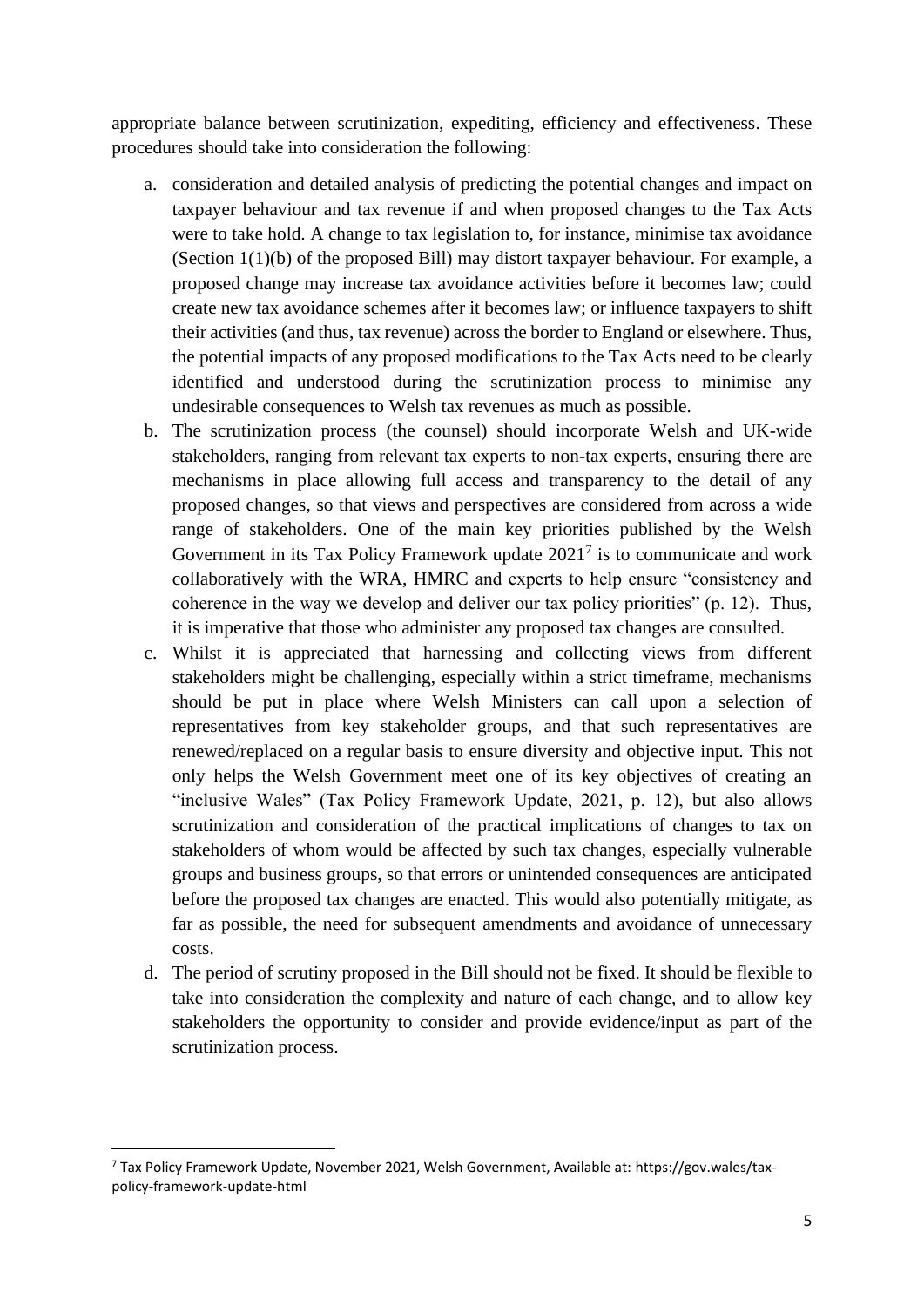#### **4. What is the impact of this Bill on Welsh taxpayers and stakeholders?**

The proposed Bill cannot modify certain parts of the Tax Acts; however, it does allow modifications to a wide range of areas. This includes: legislation that stipulates what is chargeable to LTT and LDT; what is exempt; tax reliefs available and claims; tax assessments and enquiries; and investigatory powers of the WRA. Changes to these areas can affect Welsh taxpayers, tax practitioners and the WRA.

As mentioned at point 1 above, certainty is a key characteristic of an effective tax system as compared to an uncertain tax system. Simplicity is also a desirable criterion for both taxpayers and tax practitioners and is becoming a growing issue due to increasing tax advisory service costs, the lack of digital literacy in the UK (Citizens Advice, 2016<sup>8</sup>) - as public services become increasingly digitised – job and income insecurity. Changes to tax legislation can create and increase complexity in an already fraught socio-economic environment.

Complexity makes it difficult for taxpayers to navigate through and understand tax legislation and their tax obligations. Taxpayers who are able to afford to pay for help and support turn to tax practitioners to help them manage their tax obligations. However, uncertainty, caused by changes to tax legislation, can lead to an increase in tax practitioner fees for taxpayers. This is because of the increased time and expertise needed to review new tax legislation, as well as tax practitioners training and updated tax software costs, which are ultimately passed on to clients (taxpayers) to pay by increasing their fees.

Taxpayers who cannot afford to pay for tax advisory services, in particular vulnerable individuals, either seek other sources of help and support to help them manage their tax obligations (e.g., third-sector organisations) or they end up meeting their tax obligations incorrectly, or not at all, and are consequently sanctioned (Closs-Davies *et al.*, 2021<sup>9</sup>). Thus, any changes to tax legislation must be clearly communicated to taxpayers, with additional help and guidance (free of charge) made available.

Taxpayers can approach the Welsh Revenue Authority (WRA) for advice and support about changes to tax legislation to help manage their tax obligations. However, some taxpayers are unaware of devolved tax powers in Wales and the WRA and the type of help and support available from the WRA (Rogers and Closs-Davies,  $2019^{10}$ ). Thus, more needs to be done to raise awareness of devolved tax powers in Wales and of the WRA, to provide more certainty and assurance to taxpayers.

<sup>8</sup> Citizens Advice, 2016, 'Digital capability Understanding the digital needs of face-to-face clients of Citizens Advice', Available at:

https://www.citizensadvice.org.uk/Global/Public/Impact/Digitalcapabilityreport\_final\_July%20(3).pdf <sup>9</sup> Closs-Davies, S., Merkl-Davies, D. and Bartels, K. P., 2021, 'Tax Credits as an accounting technology of government: "Showing my boys they have to work, because that is what happens"', Accounting, Auditing and Accountability Journal, Vol. 34, No. 3, p.531-557

<sup>&</sup>lt;sup>10</sup> Rogers, H., and S. C. Closs-Davies, 2019 'Funding Prosperity: Creating a new Tax System in Wales', Federation of Small Businesses (FSB) Wales, Available at: https://www.fsb.org.uk/resources-page/funding-prosperitycreating-a-new-tax-system-in-wales-pdf.html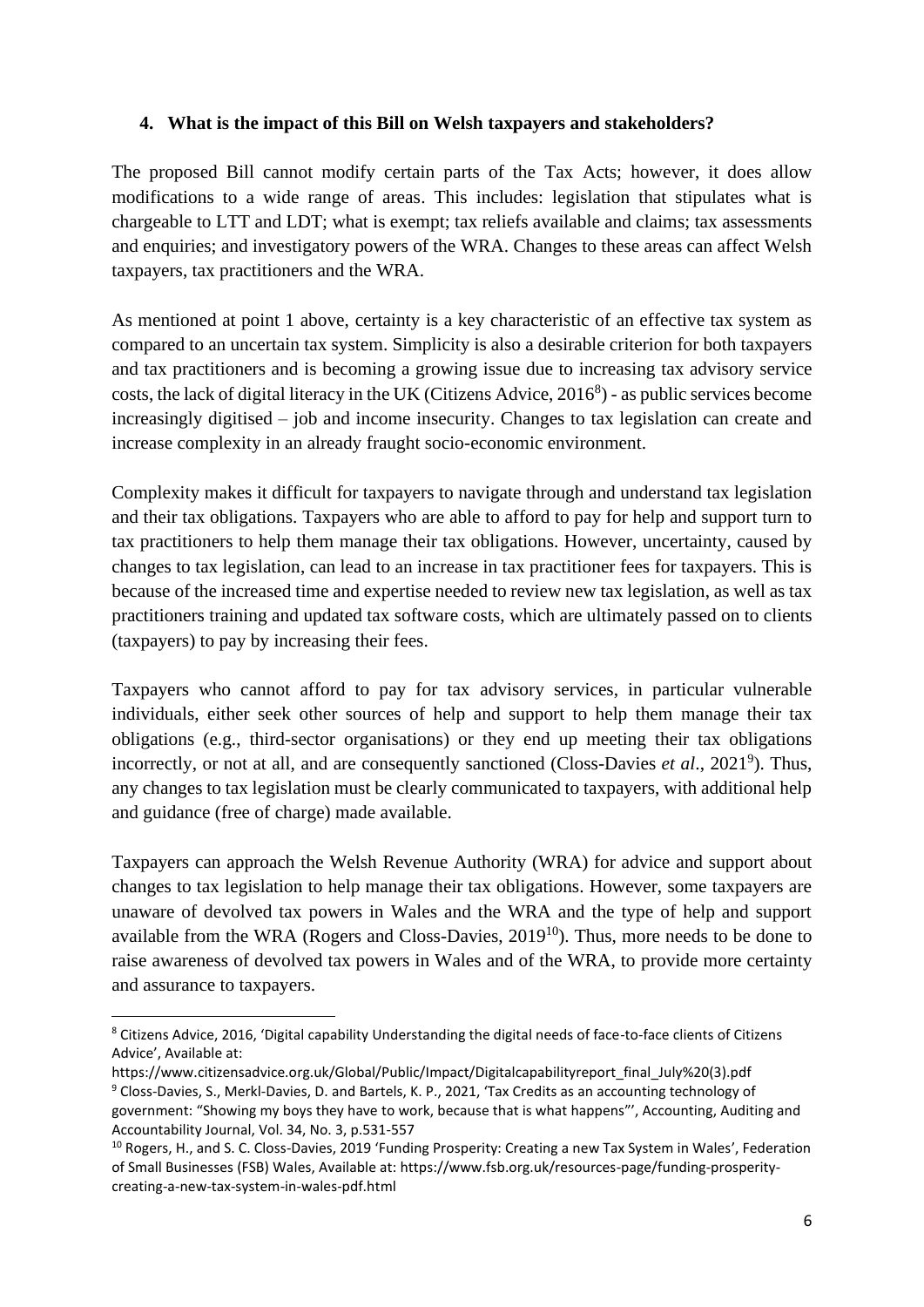Changes to tax legislation will also impact on the WRA and frontline staff who have to implement, operate and administers such changes into their existing processes and procedures, in addition to dealing with the potential increase in taxpayer and tax practitioner enquiries on these new changes. The availability of WRA resources and expertise need to be reviewed during the scrutinization process of proposed changes to tax legislation, to ensure that they are capable of operating such new changes in an efficient and effective manner. It is evidenced that an under-resourced tax authority can negatively impact on staff morale and wellbeing, staff turnover, performance and quality of services, that can also lead to an inefficient tax system  $(Closs\text{-}Davisset al., 2020<sup>11</sup>).$ 

One of the challenges when striving to 'simplify', and not increase complexity within, tax legislation, not only includes finding ways of identifying 'complexity' and reducing it, but also involves unawareness of, inaccessibility to, and difficulties in understanding (changes to) tax legislation. Taxpayers need to be aware and understand (changes to) tax legislation if they are to accept it. In addition, a new tax or a change to tax legislation needs to be introduced with a narrative that explains its purpose, how it operates, who pays it, and how it is spent (Barone and Mocetti,  $2011^{12}$ ). Otherwise, this could lead to undesirable consequences (avoidance, errors, fraud, under/over-payments) rendering the tax legislation inefficient. This could also lead to losing trust between taxpayers and the tax system (Danish Tax and Customs Administration, 2009a; 2009b<sup>13</sup>), and reduced feelings of moral obligation to pay tax (Wenzel,  $2005^{14}$ ).

To sum up, unanticipated and unintended consequences can occur concerning taxpayers, tax practitioners and the WRA if changes to tax legislation are implemented in haste, without sufficient consultation with a wide range of relevant stakeholders, and without the provision of clear communication, information and guidance in advance of it being enacted and during its implementation.

## **5. An annual Welsh Finance Bill?**

Covid-19 is a recent example of how external forces can create uncertainty to the economy and society and as a result, changes to the tax system and public services. An annual Finance Bill would be a useful legislative tool to allow the Welsh Government to react to external factors,

<sup>&</sup>lt;sup>11</sup> Closs-Davies, S., Bartels, K. and Merkl-Davies, D., 2020, 'The Frog in the Pan: Relational Transformation of Public Values in the UK Tax Authority', Accounting, Auditing and Accountability Journal, Vol. 34, No. 7, p.1635- 1663

<sup>&</sup>lt;sup>12</sup> Barone, G. and Mocetti, S., 2011. 'Tax morale and public spending inefficiency', International Tax and Public Finance, Vol. 18, No. 6, pp.724-749.

<sup>13</sup> Danish Tax and Customs Administration, 2009a, 'Compliance with the Tax Rules by Businesses in Denmark', Denmark, Copenhagen: SKAT; and Danish Tax and Customs Administration, 2009b, 'Compliance with the Tax Rules by Private Individuals in Denmark', Denmark, Copenhagen: SKAT

<sup>14</sup> Wenzel, M., 2005, 'Motivation or Rationalisation? Causal Relations between Ethics, Norms and Tax Compliance', Journal of Economic Psychology, Vol. 26, No. 4, pp.491-508.